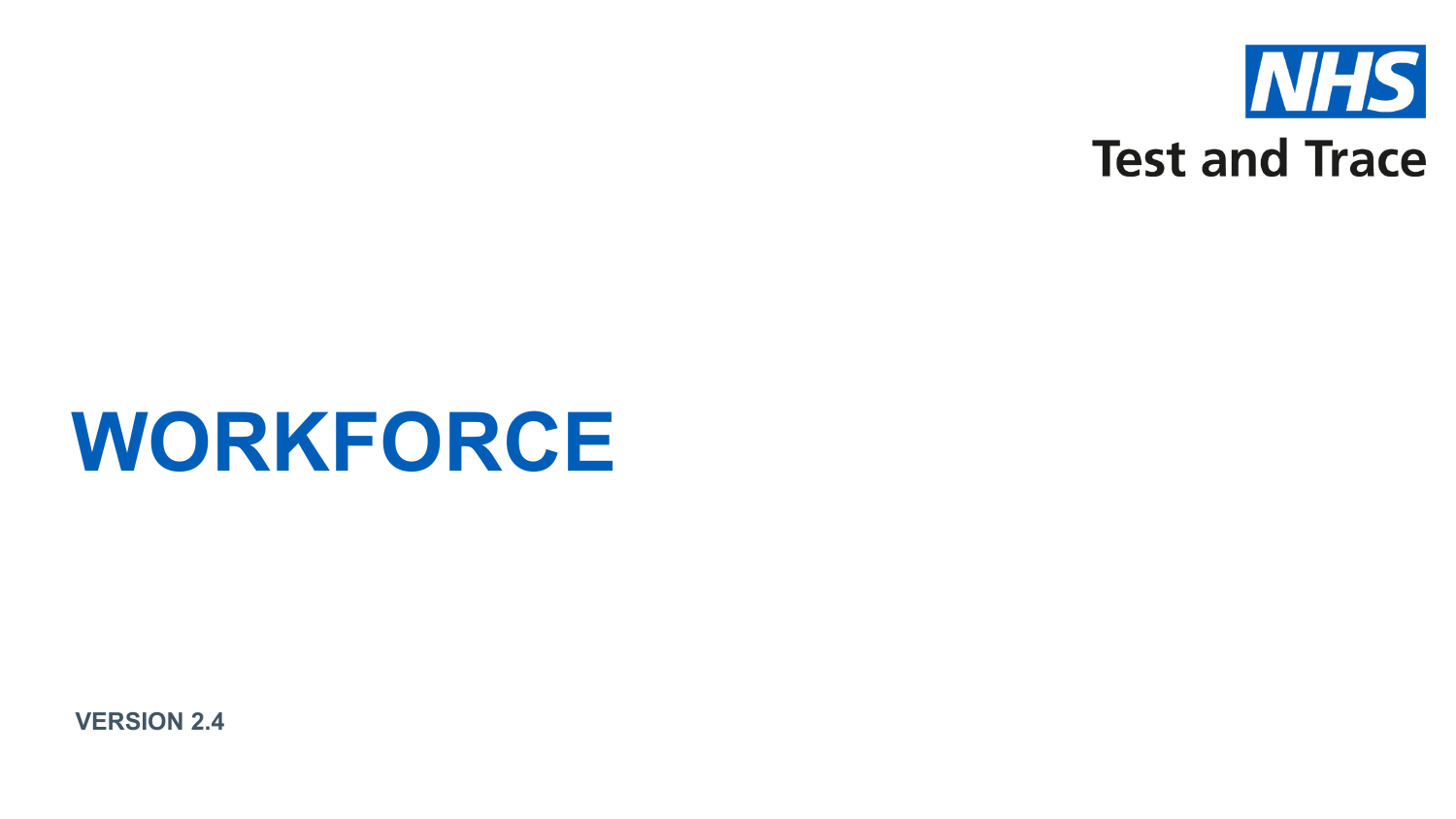## **CORE ROLES**

These roles represent the jobs that people will arrive at sites having been brought in for. The next 3 slides explain the position that people within these roles are then expected to be trained in. It is presumed that each person within a role will be able to fill in any of the positions but will be expected to carry out one position at any given time. Full job descriptions can be found in the appendix of this PowerPoint and Word document version are available

| <b>ROLE</b>                                                                                                                                                                                                                                                                                                                                          | <b>KEY RESPONSIBILITIES</b>                                                                                                                                                                                                                                                                                                             |  |
|------------------------------------------------------------------------------------------------------------------------------------------------------------------------------------------------------------------------------------------------------------------------------------------------------------------------------------------------------|-----------------------------------------------------------------------------------------------------------------------------------------------------------------------------------------------------------------------------------------------------------------------------------------------------------------------------------------|--|
| <b>Team Leader</b>                                                                                                                                                                                                                                                                                                                                   | Responsible for the overall on-site operations at the<br>test site, including day-to-day workforce management.<br>Several Supervisor or Deputy Team Leader roles may<br>be needed for larger sites - this should be designed at<br>a site level. It is advised the span of control does not<br>exceed 15 people on per supervisor role. |  |
| <b>Site Operative</b>                                                                                                                                                                                                                                                                                                                                | Helping manage the site and supporting subjects<br>through the testing process. From queue<br>management, to registration and supporting<br>testing. The role has three positions: Queue<br>Coordinator, Registration Assistant, and Test<br>Assistant.                                                                                 |  |
| Conducting the processing and analysis of tests to<br>ensure the process is conducted accurately and<br>uploaded to the system. The role has two positions:<br><b>Testing Operative</b><br>Processing Operative, and Results Recorder. Results<br>will be passed on to existing Local Contact Tracers or<br>coordinated with the national programme. |                                                                                                                                                                                                                                                                                                                                         |  |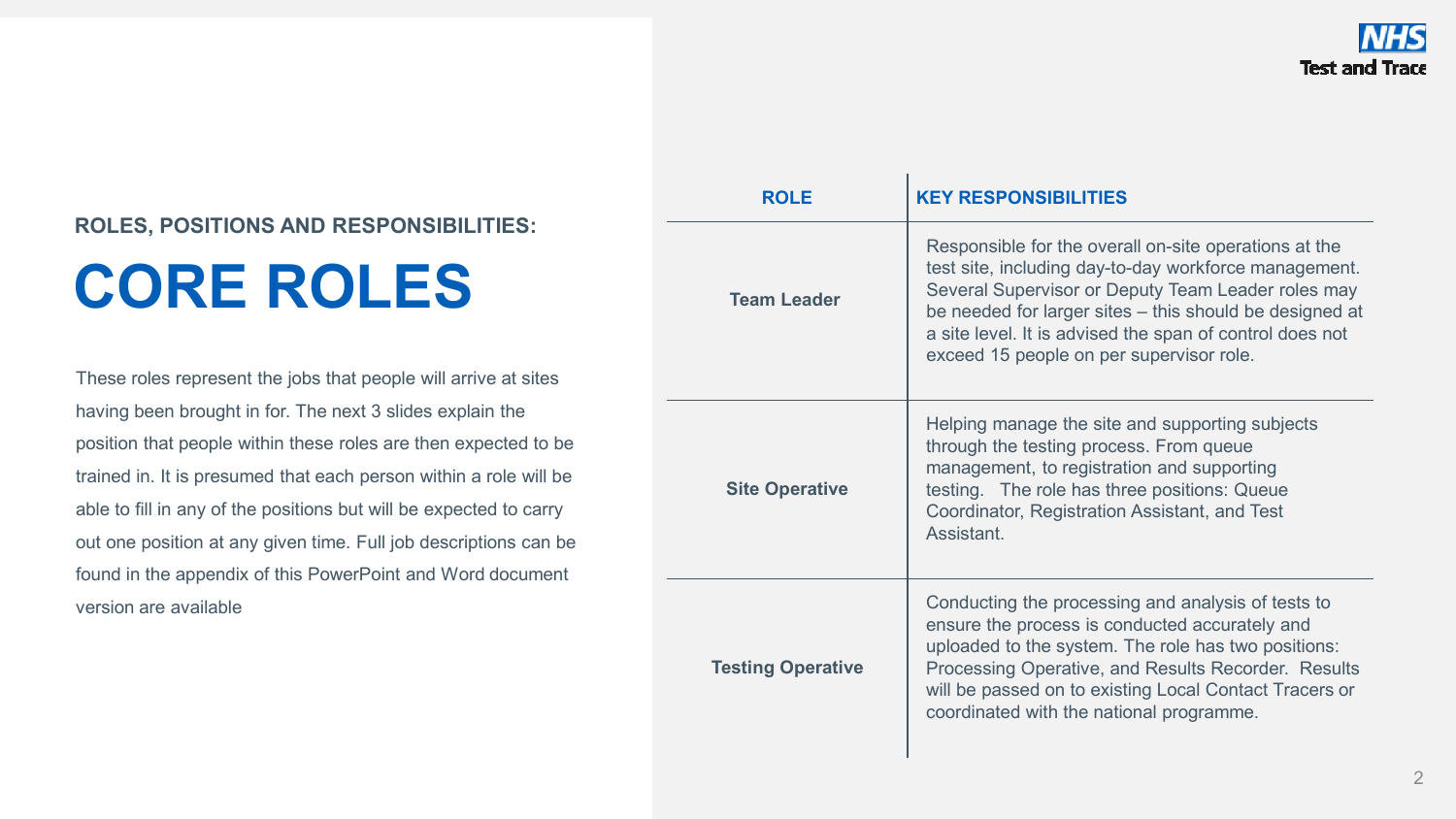|               | <b>STAFF POSITION</b>                                                                                                                                                                                                                                            | <b>KEY RESPONSIBILITIES</b>                                                                                                                                                                                                                                                                                                                                                                                                                                                                                                                                                                                                                                                                                                                                                                                                                 |
|---------------|------------------------------------------------------------------------------------------------------------------------------------------------------------------------------------------------------------------------------------------------------------------|---------------------------------------------------------------------------------------------------------------------------------------------------------------------------------------------------------------------------------------------------------------------------------------------------------------------------------------------------------------------------------------------------------------------------------------------------------------------------------------------------------------------------------------------------------------------------------------------------------------------------------------------------------------------------------------------------------------------------------------------------------------------------------------------------------------------------------------------|
|               |                                                                                                                                                                                                                                                                  | Responsible for the overall on-site operations at<br>the test site, including day-to-day workforce<br>management                                                                                                                                                                                                                                                                                                                                                                                                                                                                                                                                                                                                                                                                                                                            |
| วท<br>ut<br>Э | <b>Team Leader</b><br>Several Supervisor or<br><b>Deputy Team Leader</b><br>roles may be needed for<br>larger sites - this should<br>be designed at a site<br>level. It is advised the<br>span of control does not<br>exceed 15 people on per<br>supervisor role | • Running day-to-day operations including adverse<br>incident reporting, on-site workforce management,<br>managing site health & safety and receiving and<br>managing stock<br>• Point of escalation for any issues on site, and<br>escalates to local public health officials as<br>appropriate<br>• Ensure adherence to SOP and clinical guidance is<br>maintained throughout operations<br>Responsible for safety and security of the site<br>If subjects raise any data privacy concerns,<br>directs subjects to the Data Privacy Notice which<br>explains how we will use their data<br>(https://www.gov.uk/government/publications/coro<br>navirus-covid-19-testing-privacy-information)<br>Responsibility for the quality and risk<br>management of the testing and regularly checking<br>that the site meets the standards required |

### **TEAM LEADER**

Roles, positions and responsibilities may need to be adapted on a site-by-site basis depending on the size and target throughput of your test sites. Roles and positions can be performed by the same person (if appropriate).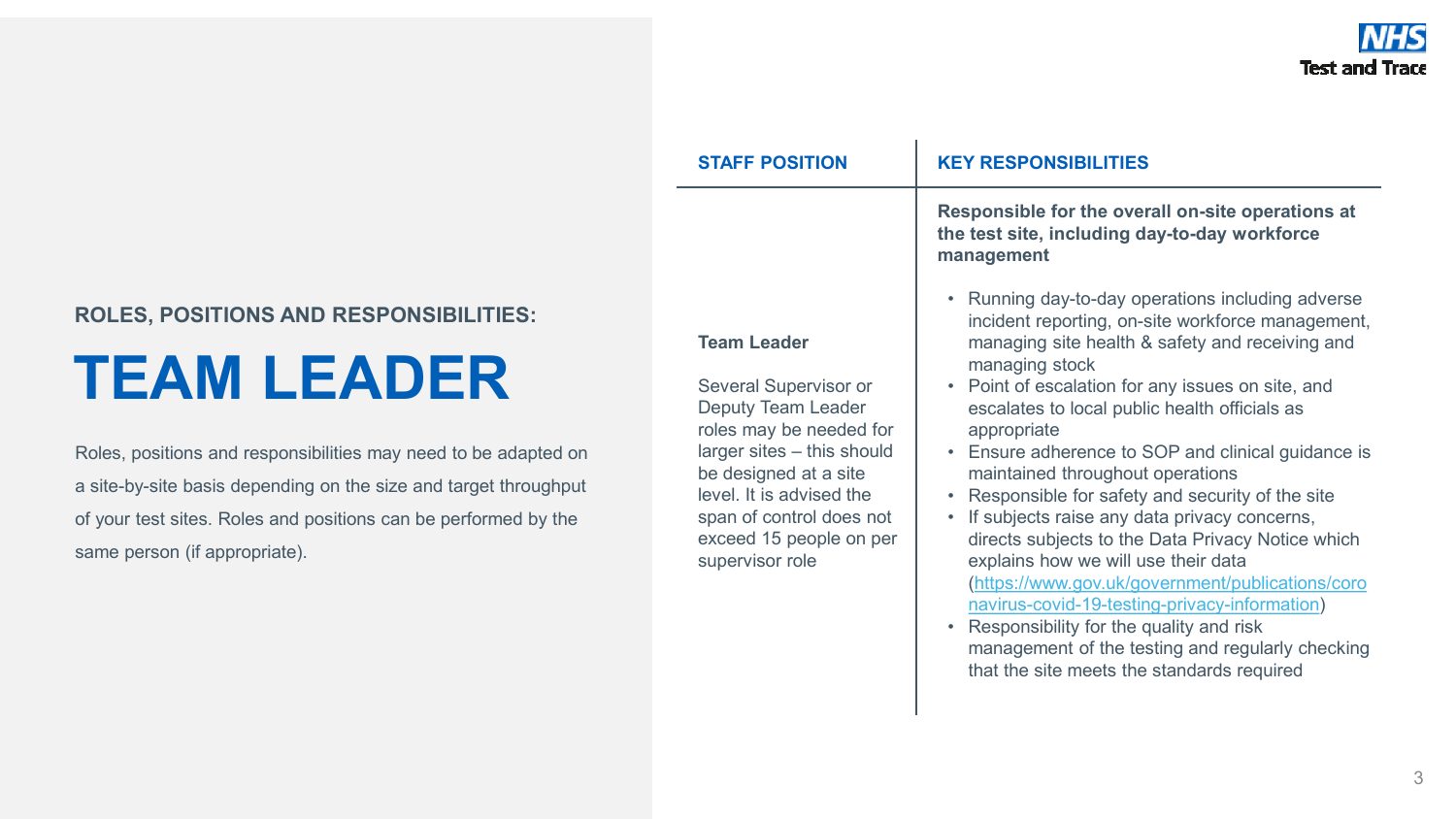

### **SITE OPERATIVE**

Roles, positions and responsibilities may need to be adapted on a site by site basis depending on the size and target throughput of your test sites. Roles and positions can be performed by the same person (if appropriate).



| <b>STAFF</b><br><b>POSITIONS</b>        | <b>KEY RESPONSIBILITIES</b>                                                                                                                                                                                                                                                                                                                                                                                                                                                                                                                                                                                                                                                                                                              |  |
|-----------------------------------------|------------------------------------------------------------------------------------------------------------------------------------------------------------------------------------------------------------------------------------------------------------------------------------------------------------------------------------------------------------------------------------------------------------------------------------------------------------------------------------------------------------------------------------------------------------------------------------------------------------------------------------------------------------------------------------------------------------------------------------------|--|
| Queue<br>Coordinator                    | Ensures orderly entry of subjects onto the testing site.<br>Ensures crowd control and social distancing is maintained in subject<br>queueing areas<br>Monitor subjects in the queue who are showing symptoms of COVID<br>and acts accordingly if they are<br>In case of long queue, encourages people in line to start registering<br>$\bullet$<br>online<br>• Supports general site set up, including appropriate signage to<br>manage subject flow                                                                                                                                                                                                                                                                                     |  |
| <b>Registration</b><br><b>Assistant</b> | Responsible for ensuring subjects have registered and are eligible<br>for testing.<br>• Greets subject at arrival, asks them to sanitise hands and ensures<br>the subject is eligible for asymptomatic testing<br>• Aids the subject in registering for the test if they are unable to<br>• Provides assistance for people who might not have the relevant<br>digital information such as phone number and email address<br>• Guides people who are coming and for a valid reason need to test<br>anonymously<br>• 'Drip feeds' subjects into testing area, ensuring testing area does not<br>exceed maximum capacity<br>• Communicate to test subjects the purpose of participating in testing<br>at your site and the testing journey. |  |
| <b>Test</b><br><b>Assistant</b>         | Provides guidance to subjects on swabbing as requested and<br>ensures cleaning of booths.<br>Directs subject to available testing stations and directs them to the<br>$\bullet$<br>exit when they are finished<br>On hand to provide subject with additional verbal instructions if<br>$\bullet$ .<br>required<br>• Provides regular cleaning to testing stations throughout day (subjects<br>are also ask to self-clean between each test)                                                                                                                                                                                                                                                                                              |  |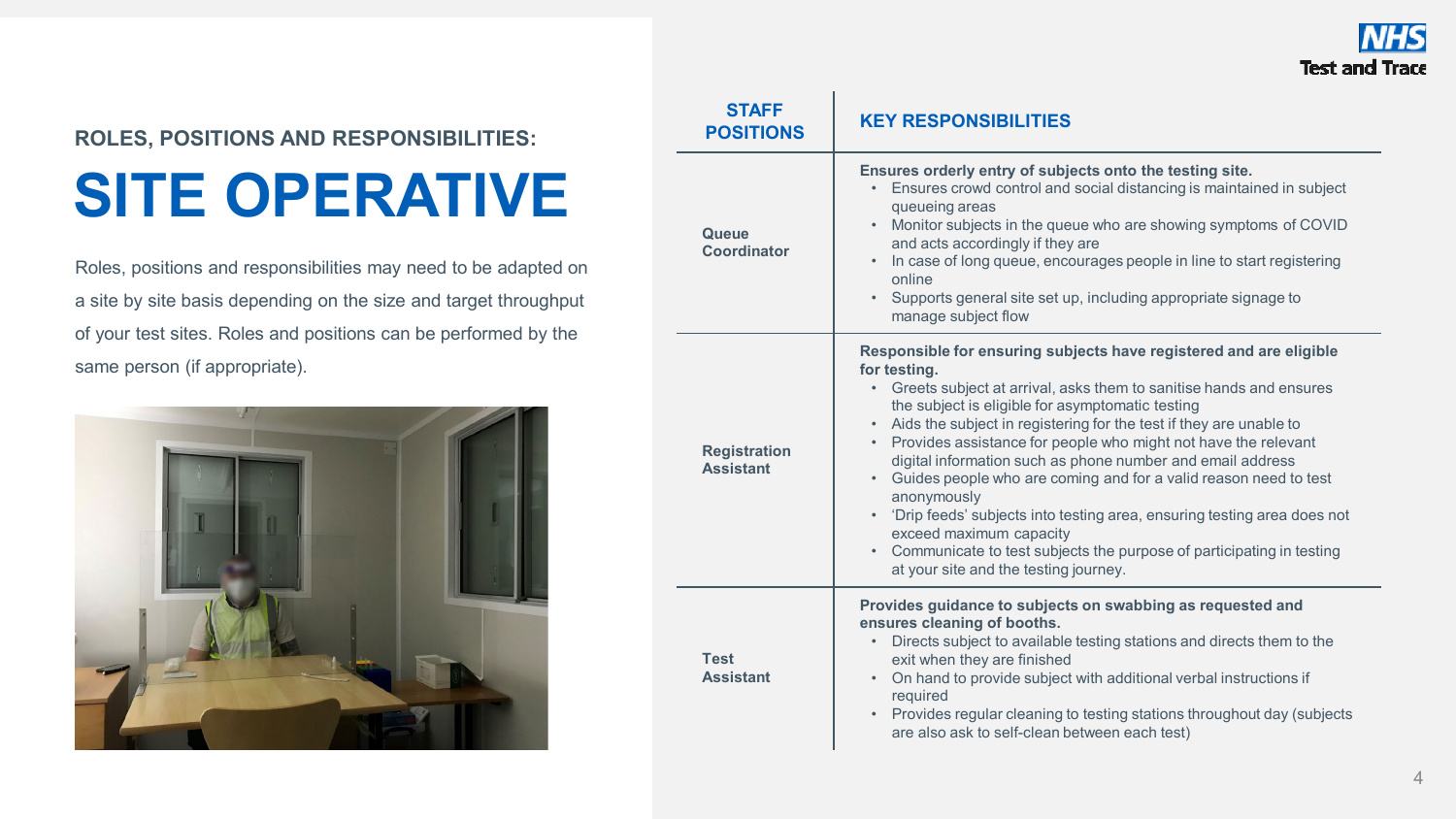# **TESTING OPERATIVE**

Roles, positions and responsibilities may need to be adapted on a site by site basis depending on the size and target throughput of your test sites. Roles and positions can be performed by the same person (if appropriate).



| <b>STAFF</b><br><b>POSITIONS</b>      | <b>KEY RESPONSIBILITIES</b>                                                                                                                                                                                                                                                                        |  |
|---------------------------------------|----------------------------------------------------------------------------------------------------------------------------------------------------------------------------------------------------------------------------------------------------------------------------------------------------|--|
| <b>Processing</b><br><b>Operative</b> | Prepares test sample for analysis and interprets result.<br>Sets up sample for analysis, and pipettes reagent to<br>$\bullet$<br>sample<br>• Times the sample analysis<br>• Await and read result displayed, and mark it on device<br>• Provides to Results Recorder to upload to digital platform |  |
| <b>Results</b><br><b>Recorder</b>     | <b>Collates results from Processing Operatives and uploads</b><br>to digital solution.<br>Reads test result outcome (marked by Processing<br>$\bullet$<br>Operative)<br>• Enters result onto a managed device, including scan of<br>QR code (result is automatically sent to Test & Trace)         |  |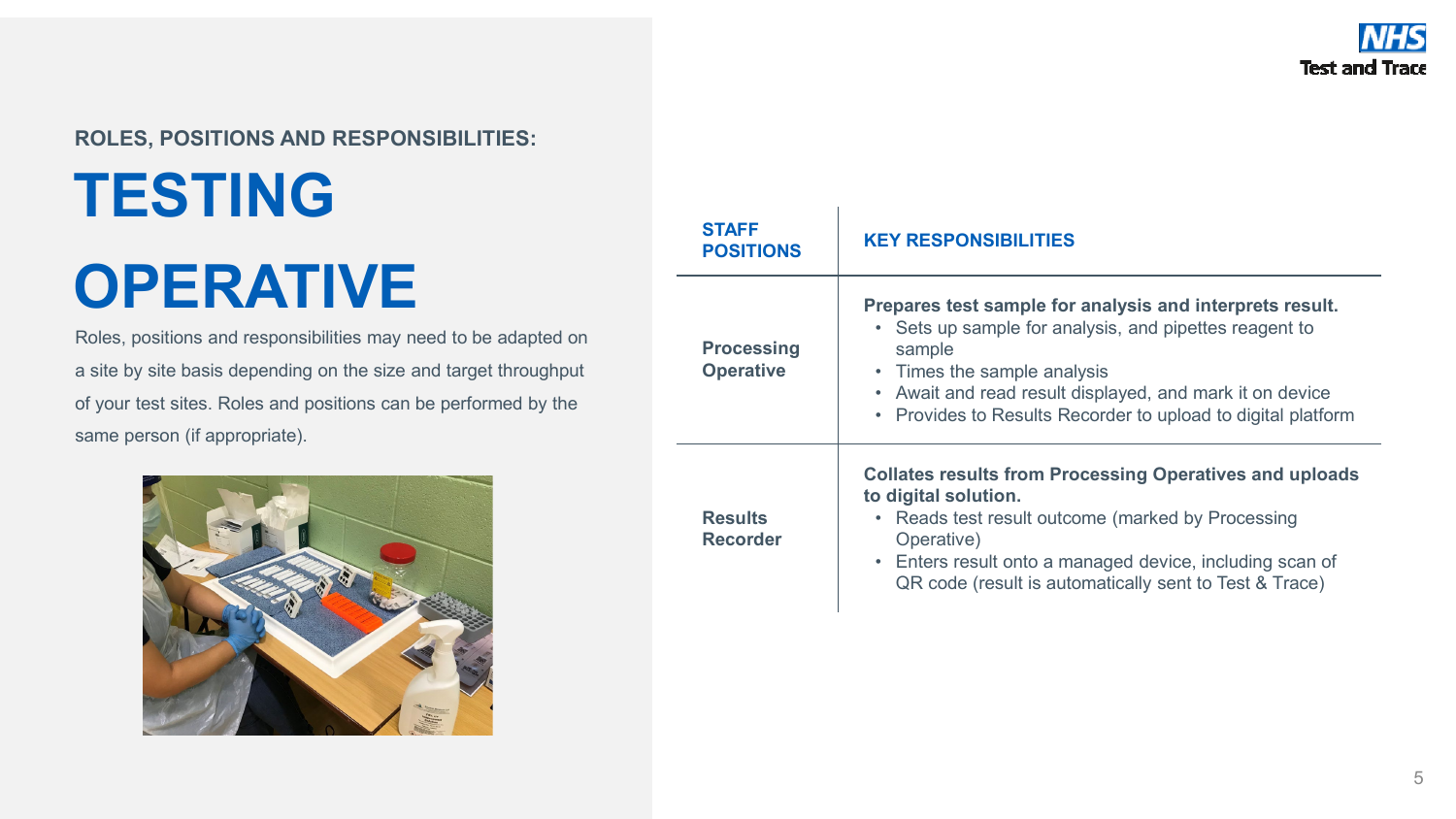### **WORKFORCE**

## **CONSIDERATIONS**

There are general consideration that should be made for the site

- Staff should disable the Test & Trace app when working on the test site.
- There is no requirement for staff to have DBS checks as long as in settings where ones are required (Social Care, Schools) relevant people from the organisation are there to ensure safeguarding
- There will be no reporting facility for sites to extract training data for privacy reasons. Instead, staff can take a screenshot upon completing/passing the assessment as proof of training completion.
- For staff onsite it is a suggested that they are marked as staff using badges or hi-vis but this is at the discretion of the site to work out how best to show someone is staff in the context of the site and if it is needed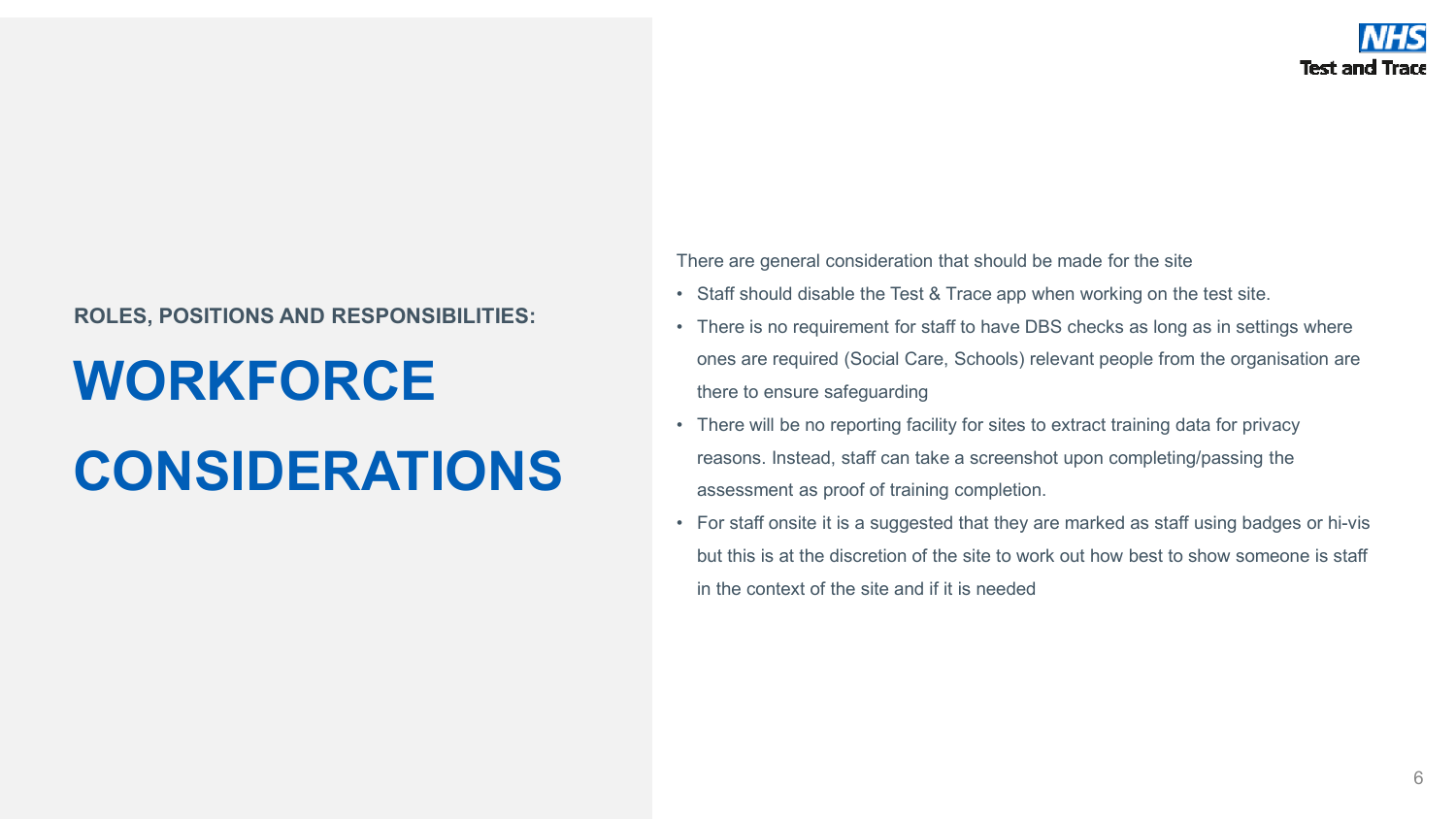### **STAFFING**

### **ACCESSIBILITY**

## **CONSIDERATIONS**

#### **STAFFING CONSIDERATIONS**

#### **Skillset**

• For recruitment we suggest ideally aiming to recruit staff who speak multiple languages

#### **Attire**

- A visual indicator (e.g. badge, sticker) of additional languages spoken
- A visual indicator of staff (e.g. certain colour t-shirt)
- Personal Protective Equipment

#### **Mindset**

Staff should consider the following when interacting with individuals:

- To avoid rushing people through the process, everyone has a different speed
- To offer assistance when someone appears lost or confused
- To consider that this is a period of increased anxiety for individuals
- If providing assisted registration, treat all personal information as confidential and serious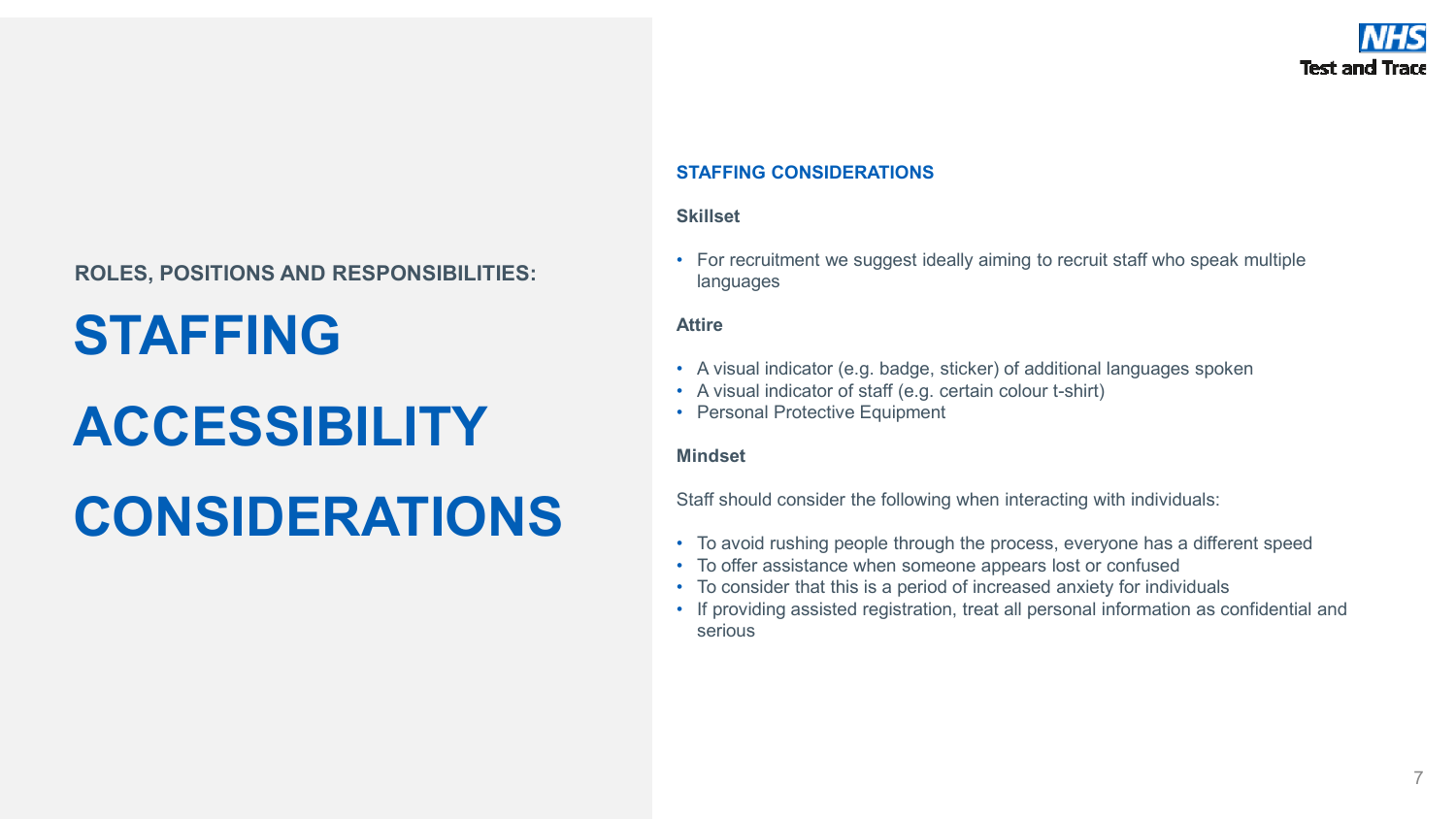### **PPE REQUIREMENTS**

PPE should be changed whenever staff members leave and re-enter the test site area (per session) or if protective properties are compromised or contaminated.

Processing Operatives must change gloves between samples.

| <b>Position</b>                         | <b>Disposab</b><br>le gloves | <b>Disposable</b><br>plastic apron | <b>Fluid-resistant</b><br><b>(Type 11R)</b><br>surgical mask<br>(FRSM) | <b>Eye protection</b><br>(Goggles or<br>visor) |
|-----------------------------------------|------------------------------|------------------------------------|------------------------------------------------------------------------|------------------------------------------------|
| <b>Registration</b><br><b>Assistant</b> | $\boldsymbol{\mathsf{X}}$    | $\bm{\times}$                      |                                                                        | $\bm{\mathsf{x}}$                              |
| <b>Test</b><br><b>Assistant</b>         | X                            | X                                  |                                                                        | X                                              |
| <b>Processing</b><br><b>Operative</b>   |                              |                                    |                                                                        |                                                |
| <b>Results</b><br><b>Recorder</b>       | X                            | X                                  |                                                                        | $\bm{x}$                                       |
| <b>Queue</b><br><b>Coordinator</b>      | X                            | X                                  |                                                                        | X                                              |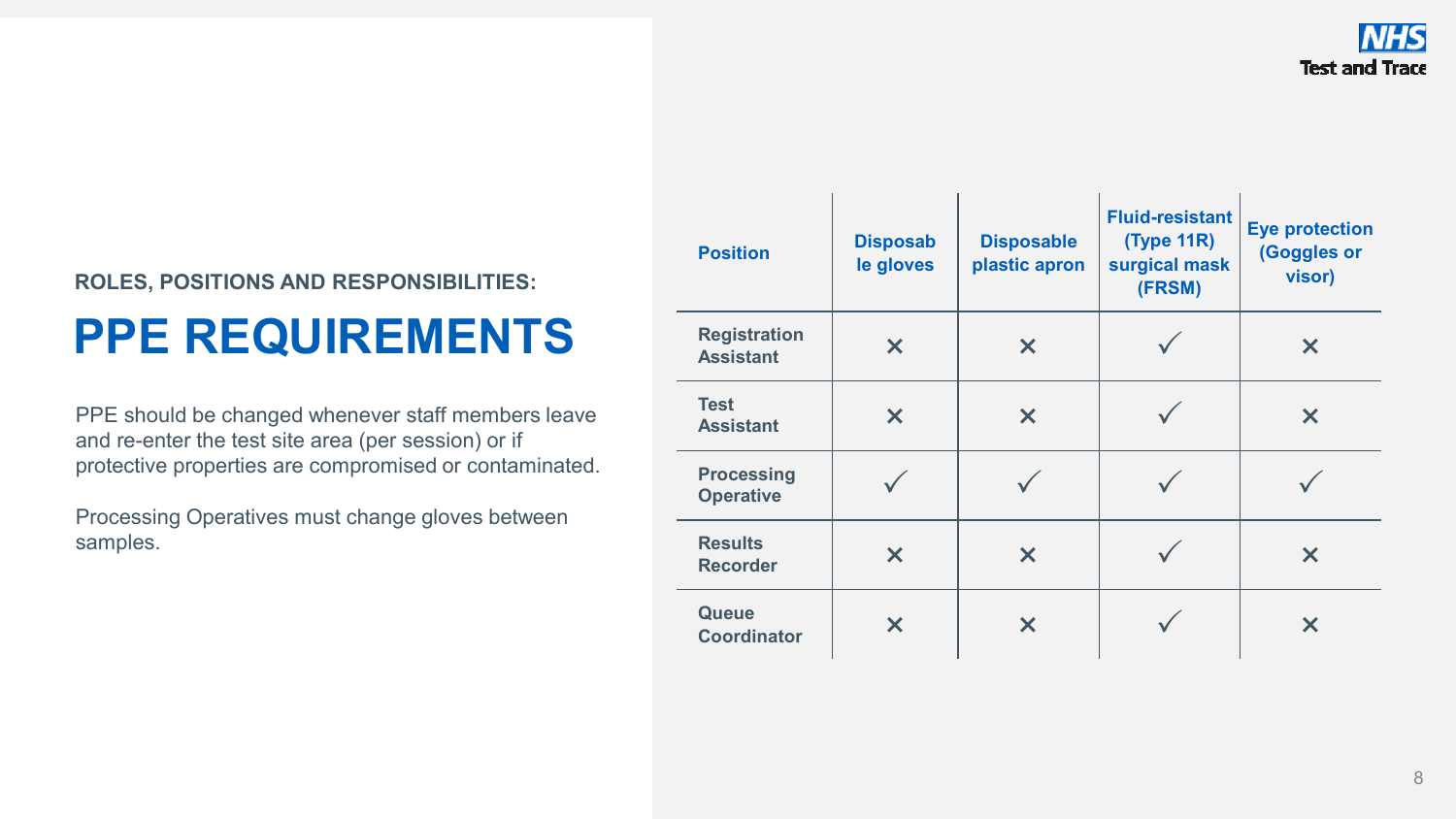# **REQUIRED ONLINE TRAINING**

Online training modules for each staff member

|                                         | <b>Module 1</b><br><b>LFD</b><br><b>Process</b> | <b>Module 2</b><br><b>LFD</b> results<br>recording | <b>Module 3</b><br>PPE &<br><b>Infection</b><br>control | <b>Module 4</b><br>Guiding<br>subject<br>through<br>swabbing | <b>Module 5</b><br><b>Train the</b><br>trainer |
|-----------------------------------------|-------------------------------------------------|----------------------------------------------------|---------------------------------------------------------|--------------------------------------------------------------|------------------------------------------------|
| <b>Team Leader</b>                      |                                                 |                                                    |                                                         |                                                              |                                                |
| <b>Registration</b><br><b>Assistant</b> | ×                                               |                                                    |                                                         | ×                                                            | $\bm{\times}$                                  |
| <b>Test Assistant</b>                   |                                                 | $\boldsymbol{\mathsf{x}}$                          |                                                         |                                                              | $\bm{\times}$                                  |
| <b>Processing</b><br><b>Operative</b>   |                                                 |                                                    |                                                         |                                                              | $\bm{\times}$                                  |
| <b>Results recorder</b>                 |                                                 |                                                    |                                                         | $\boldsymbol{\mathsf{x}}$                                    | $\boldsymbol{\mathsf{X}}$                      |
| <b>Queue</b><br><b>Co-ordinator</b>     | $\bm{\times}$                                   | $\boldsymbol{\mathsf{X}}$                          |                                                         | $\bm{x}$                                                     | $\boldsymbol{\mathsf{x}}$                      |
| <b>Other Role</b>                       | $\bm{\times}$                                   | $\boldsymbol{\mathsf{X}}$                          |                                                         | $\bm{x}$                                                     | $\bm{\times}$                                  |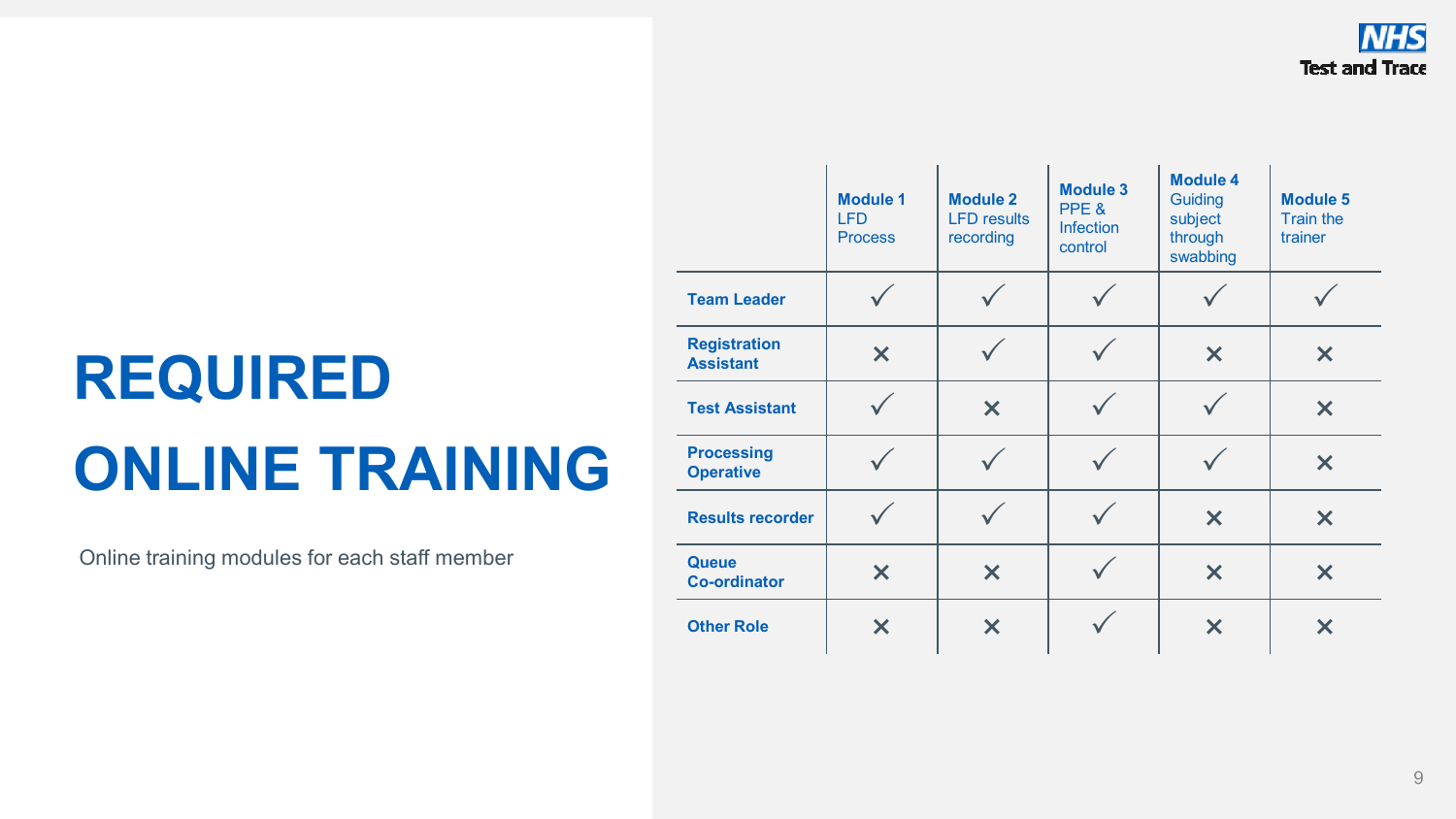### **JOB DESCRIPTIONS: TEAM LEADER**

| <b>Job Title</b>                                                                                                                                                                                                                                                                                                                                                                                                                                                                                                                                                                                                                                                                                                                                    | <b>Team Leader</b>                                                                                                                                                                                                                                                                                                      |                                                                                                                                                                                                                                                        |  |  |
|-----------------------------------------------------------------------------------------------------------------------------------------------------------------------------------------------------------------------------------------------------------------------------------------------------------------------------------------------------------------------------------------------------------------------------------------------------------------------------------------------------------------------------------------------------------------------------------------------------------------------------------------------------------------------------------------------------------------------------------------------------|-------------------------------------------------------------------------------------------------------------------------------------------------------------------------------------------------------------------------------------------------------------------------------------------------------------------------|--------------------------------------------------------------------------------------------------------------------------------------------------------------------------------------------------------------------------------------------------------|--|--|
| <b>Job Overview</b>                                                                                                                                                                                                                                                                                                                                                                                                                                                                                                                                                                                                                                                                                                                                 | The Team Leader is responsible for the overall on-site operations of the test site, including delivery of testing services, ensuring adherence to<br>health and safety protocol and day-to-day workforce management.                                                                                                    |                                                                                                                                                                                                                                                        |  |  |
| <b>Responsibilities &amp; Duties</b>                                                                                                                                                                                                                                                                                                                                                                                                                                                                                                                                                                                                                                                                                                                |                                                                                                                                                                                                                                                                                                                         |                                                                                                                                                                                                                                                        |  |  |
| Opens and closes site each day, including making the daily Go/No Go on testing operations<br>Runs day-to-day operations including on-site workforce management, managing site health & safety and receiving and managing stock<br>Point of escalation for any issues on site, escalates to local public health officials as appropriate<br>Provides people support to Site and Test Operative roles<br>Ensures all resource have arrived for shift and escalates no shows<br>Cascades new information to all team members<br>Ensures adherence to SOP and clinical guidance is maintained throughout operations<br>Responsible for the quality and risk management of the testing and regularly checking that the site meets the standards required |                                                                                                                                                                                                                                                                                                                         |                                                                                                                                                                                                                                                        |  |  |
| <b>Preferred Experience</b>                                                                                                                                                                                                                                                                                                                                                                                                                                                                                                                                                                                                                                                                                                                         |                                                                                                                                                                                                                                                                                                                         | <b>Desired Skills and Traits</b>                                                                                                                                                                                                                       |  |  |
| settings would be highly suitable                                                                                                                                                                                                                                                                                                                                                                                                                                                                                                                                                                                                                                                                                                                   | Experience overseeing an operational workforce and day-to-day people management<br>Experience in managing compliance against regulatory guidelines preferred<br>Experience managing operations in a Participant facing environment<br>Candidates with management experience at events and or in leisure and hospitality | Demonstrated ability to lead multi-faceted teams in a fast changing environment<br>Strong stakeholder management and communication skills<br>Problem solving skills with strong ability to make quick decisions<br>Ability to keep calm under pressure |  |  |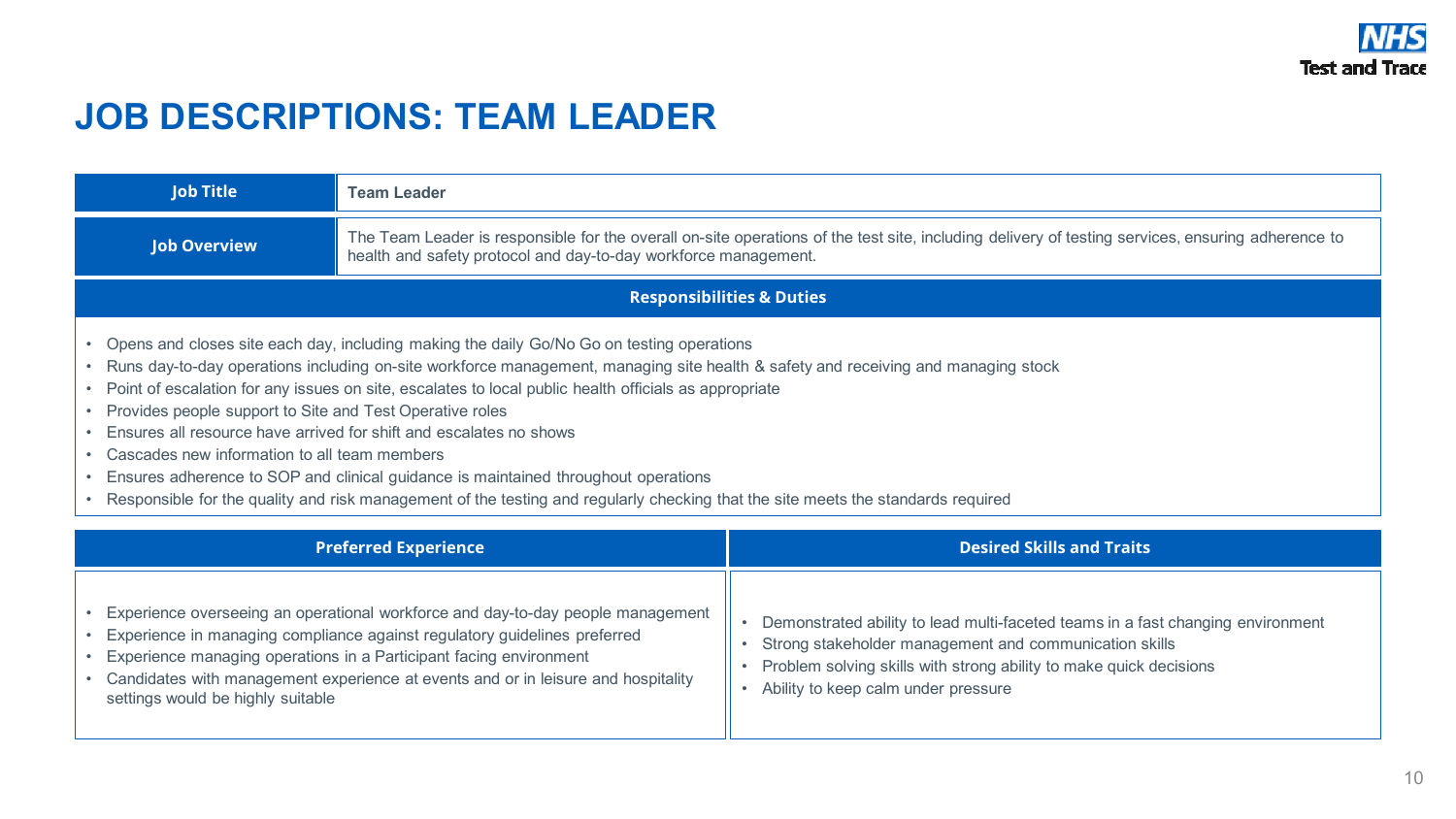### **JOB DESCRIPTIONS: SITE OPERATIVE**

| <b>Job Title</b>                                                                                                                                                                                                                                                                                                                                                                                                                                                                                                                                                                                                                                                       | <b>Site Operative</b>                                                                                                                                                                                                                                                                                                                                                                                                              |                                                                                                                                                                                                                                                                                                                                                                                                                                            |  |
|------------------------------------------------------------------------------------------------------------------------------------------------------------------------------------------------------------------------------------------------------------------------------------------------------------------------------------------------------------------------------------------------------------------------------------------------------------------------------------------------------------------------------------------------------------------------------------------------------------------------------------------------------------------------|------------------------------------------------------------------------------------------------------------------------------------------------------------------------------------------------------------------------------------------------------------------------------------------------------------------------------------------------------------------------------------------------------------------------------------|--------------------------------------------------------------------------------------------------------------------------------------------------------------------------------------------------------------------------------------------------------------------------------------------------------------------------------------------------------------------------------------------------------------------------------------------|--|
| <b>Job Overview</b>                                                                                                                                                                                                                                                                                                                                                                                                                                                                                                                                                                                                                                                    | The Site Operative is a Participant-facing role responsible for supporting the Participant through the end-to-end testing experience and<br>supporting wider site operations. Working across a number of positions, key activities include managing social distancing through orderly<br>queuing, supporting Participants through registration, providing verbal guidance on the testing process and regular cleaning of the site. |                                                                                                                                                                                                                                                                                                                                                                                                                                            |  |
| <b>Responsibilities &amp; Duties</b>                                                                                                                                                                                                                                                                                                                                                                                                                                                                                                                                                                                                                                   |                                                                                                                                                                                                                                                                                                                                                                                                                                    |                                                                                                                                                                                                                                                                                                                                                                                                                                            |  |
| Ensures social distancing is maintained in subject queueing areas and identifies and asks symptomatic subjects to leave the site<br>Greets Participants at arrival, asking them to sanitise hands and ensures the subject is eligible for testing<br>Directs subject to available testing stations and then the following completion of swabbing<br>Provide verbal instruction on how to complete self-swabbing<br>Deals with Participant queries, and supports Participants with accessibility requirements as appropriate<br>Supports general site set up and maintenance, including supplies management and regular cleaning of testing stations throughout the day |                                                                                                                                                                                                                                                                                                                                                                                                                                    |                                                                                                                                                                                                                                                                                                                                                                                                                                            |  |
| <b>Preferred Experience</b>                                                                                                                                                                                                                                                                                                                                                                                                                                                                                                                                                                                                                                            |                                                                                                                                                                                                                                                                                                                                                                                                                                    | <b>Desired Skills and Traits</b>                                                                                                                                                                                                                                                                                                                                                                                                           |  |
| Experience in a fast-paced, Participant-facing environment<br>control<br>Experience working at events and leisure & hospitality                                                                                                                                                                                                                                                                                                                                                                                                                                                                                                                                        | Experience working with members of the public/patients, preferably including crowd                                                                                                                                                                                                                                                                                                                                                 | Demonstrated strong interpersonal skills – facilitating the ability to give clear and<br>concise instructions<br>Demonstrated ability to work flexibly - providing support across different roles where<br>necessary<br>Strong attention to detail and communication skills<br>Fairly digitally savvy (for use of the on-site application)<br>Must be able to thrive in a fast-paced environment and physically stand for several<br>hours |  |